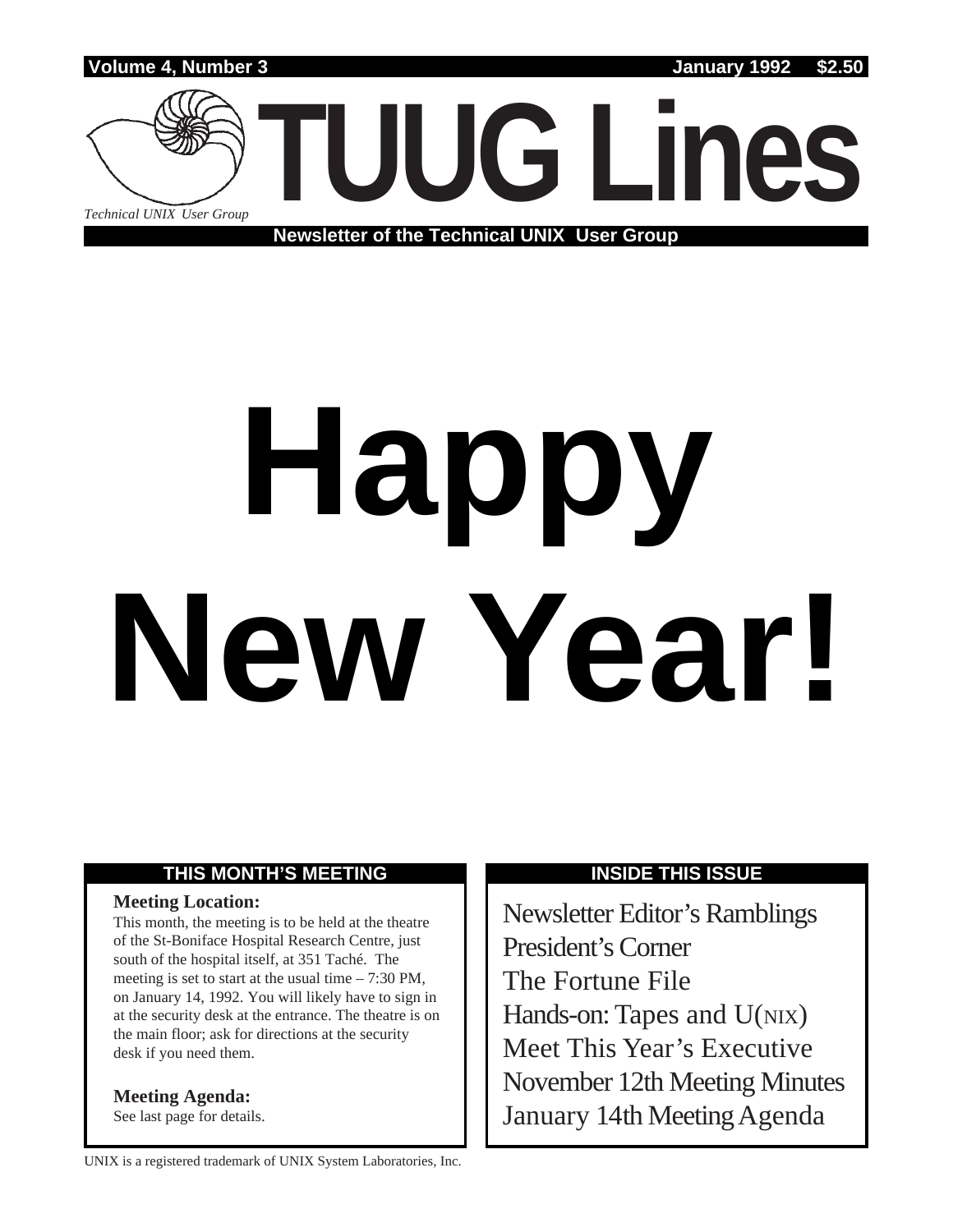# **Let's Improve Our "Local Network" RAMBLINGS**

## **By Gilbert Detillieux**

As I struggle against yet another deadline to complete this edition of the newsletter, I count on the correct functioning of many systems on our local area network. I get some of my material as e-mail messages on one system. Sometimes, I use information from network news articles, taken from another system. I also occasionally get disks in various formats, which then have to be handled on an appropriate system. All the separate files are then collected on one of our UNIX file servers, where I can access them either from UNIX utilities (if the text needs to be massaged in some way), or from the desktop publishing system where I do the final composition and layout (currently, a Macintosh IIcx, using Aldus PageMaker 4.0).

As you can see, there are a lot of different pieces of technology that go in to the production of this newsletter, and each one is important in its own way. A good local network is critical to the operation. Likewise, a

## **The 1991-1992 Executive**

| President:                  | Susan Zuk              | $(W)$ 788-7312 |
|-----------------------------|------------------------|----------------|
| Past President:             | Eric Carsted           | 1-883-2570     |
| Vice-President:             | Richard Kwiatkowski    | 589-4857       |
| Treasurer:                  | Rick Horocholyn        | $(W)$ 474-4533 |
| Secretary:                  | Roland Schneider       | 1-482-5173     |
| Membership Sec.:            | Allan Moulding         | 269-8054       |
| <b>Mailing List:</b>        | Gilles Detillieux      | 489-7016       |
| <b>Meeting Coordinator:</b> | Eric Carsted           | 1-883-2570     |
| Newsletter editor:          | Gilbert Detillieux     | 489-7016       |
| Information:                | Susan Zuk              | $(W)$ 788-7312 |
|                             | (or)Gilbert Detillieux | 489-7016       |

## **Our Address**

**Technical UNIX User Group P.O. Box 130 Saint-Boniface, Manitoba R2H 3B4**

**Internet E-mail: tuug@cs.umanitoba.ca** good "local network" of people is important to the success of this newsletter, and the continued growth of the group itself. No one person can do it alone, and no individual gets all the credit. We must all cooperate, and get involved, to keep things afloat.

On that note, I once again appeal to you, the members, to contribute to this newsletter. It is not only up to the editor to write up all the articles that go into each issue, or even to go "hunting" for material each month. It is up to all of us to see to it that we get the kind of newsletter we want.

You'll notice that this issue is a little thin; I hope this is only due to the busy times this holiday season, and not a sign of things to come.

I would like to thank those who have contributed material in the past, and I would particularly like to thank Roland Schneider for his article on tape formats, which you'll find in this issue.  $\angle$ 

## **Copyright Policy and Disclaimer**

This newsletter is Copyrighted by the Technical UNIX User Group. Articles may be reprinted without permission, for non-profit use, as long as the article is reprinted in its entirety and both the original author and the Technical UNIX User Group are given credit.

The Technical UNIX User Group, the editor, and contributors of this newsletter do not assume any liability for any damages that may occur as a result of information published in this newsletter.

## **Group Information**

The Technical UNIX User Group meets at 7:30 PM the second Tuesday of every month, except July and August. The newsletter is mailed to all paid up members one week prior to the meeting. Membership dues are \$20 annually and are due at the October meeting. Membership dues are accepted by mail and dues for new members will be pro-rated accordingly.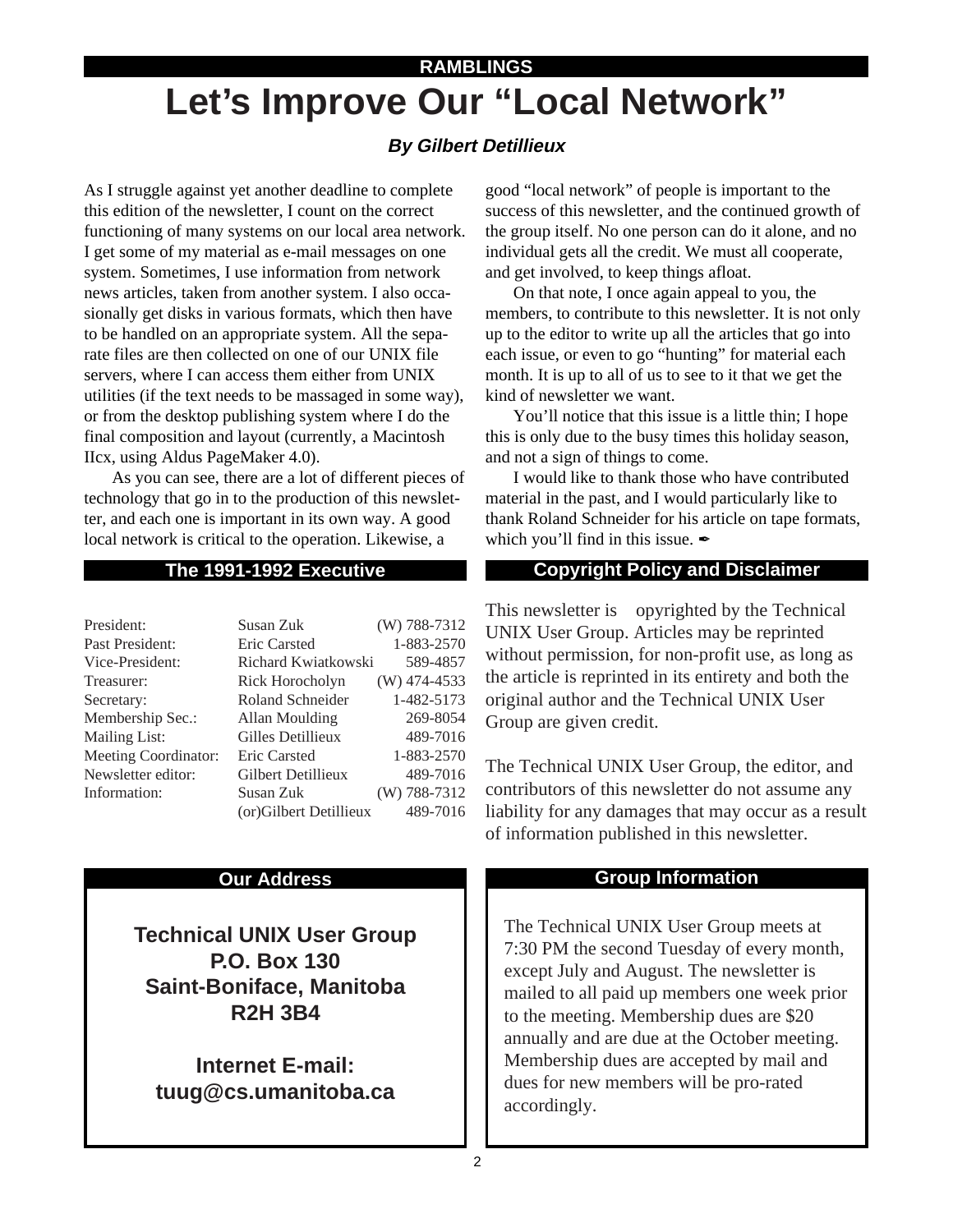# **PRESIDENT'S CORNER Happy New Year! By Susan Zuk, President**

Hope everyone had a very festive holiday season and you are ready for the New Year. Some TUUG members began the season's festivities at the CIPS Casino night. A great time was had by all. The event was well planned with numerous Black Jack tables, Roulette Wheels and Wheel of Fortune gambling areas. After the games of chance were completed there was a Chinese Auction and Karaoke.

Now that the partying is complete we need to look forward and see what is planned for TUUG's New Year. There will be many changes occuring within TUUG this year. The first consideration is a possible name change. The executive has been discussing the viability of either totally changing the name Technical UNIX User Group or just replacing the word Technical with either Winnipeg or Manitoba. We have found that some people consider the group to be totally technically oriented and this is because of our name. We want to encourage all types of UNIX users to join the group and to let everyone know that the focus of the group is to exchange information at all levels. This was one of the reasons we offered three optional tracks at the UNIX Symposium (Novice, Technical, and Management). If you have any new name suggestions give someone on the executive a call.

A second change is to decide if we are to become an affiliate of Uniforum Canada. I have spoken to a number of people from across Canada who are involved with this National group. Please read the insert and if you have any questions or concerns contact me at 788-7312.

Our upcoming meeting is entitled "Migrating to Open Systems". This topic was discussed at the UNIX Symposium by our Keynote Speaker, Rocky Nystrom. We have his talk taped and will be presenting it to you on Tuesday, January 14th. Our host for this meeting is Mr. Paul Hope of the St. Boniface Hospital Research Centre. You have the opportunity to listen to a very informative presentation and also to visit a very interesting building. We will be convening in the theatre and will have a large projection screen with which to view Rocky's presentation.

Our meeting co-ordinator has been keeping very busy preparing the meeting schedule for the duration of our year. If you have a particular topic which you would like to see presented give Eric Carsted a call at 949-4500. Eric will be enclosing the schedule with the next newsletter.

I guess that's all for now. We'll see you at the meeting at the St. Boniface Hospital Research Centre.

## **THE FORTUNE FILE**

## **Misc.gems**

## *Found in a UNIX fortune program.* **Submitted by Kirk Marat**

| In Dr. Johnson's famous dictionary patriotism is      | Here I sit, broken-hearted,             |  |
|-------------------------------------------------------|-----------------------------------------|--|
| defined as the last resort of the scoundrel. With all | All logged in, but work unstarted.      |  |
| due respect to an enlightened but inferior lexicog-   | First net this and net that,            |  |
| rapher I beg to submit that it is the first.          | And a hot buttered bun for net. fat.    |  |
| — Ambrose Bierce,                                     |                                         |  |
| "The Devil's Dictionary"                              | The boss comes by, and I play the game, |  |
|                                                       | Then I turn back to net.flame.          |  |
|                                                       | Is there a cure (I need your views),    |  |
|                                                       | For someone trapped in net.news?        |  |
| Beware of Programmers who carry screwdrivers.         | I need your help, I say 'tween sobs,    |  |
| - Leonard Brandwein                                   | 'Cause I'll soon be listed in net.jobs. |  |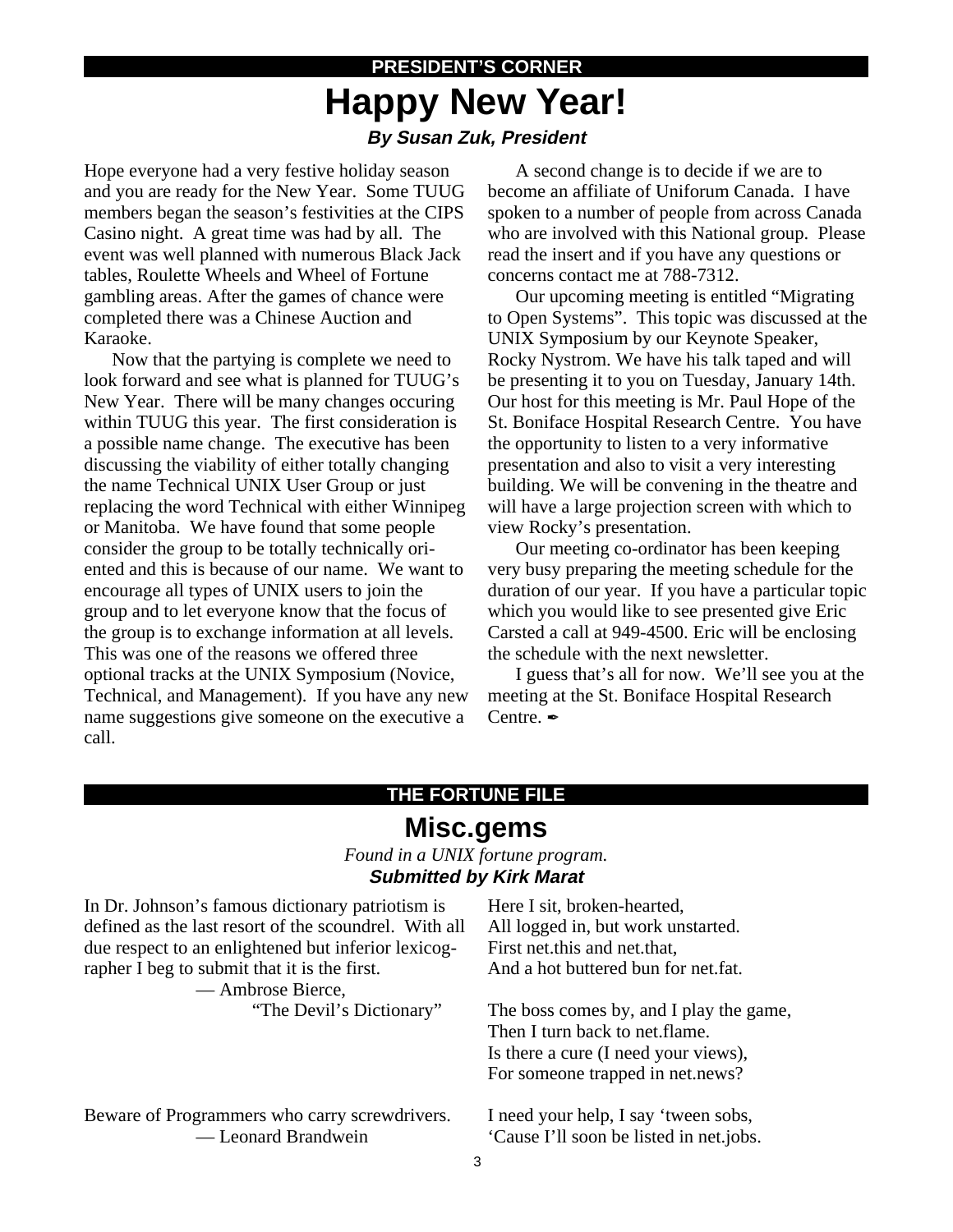# **HANDS-ON Tapes and U(NIX)**

*The various tape formats available today can be quite confusing to understand. This article attempts to clear up some of the confusion, and help you deal with these tape formats.* **By Roland Schneider**

Any of us who have ever typed the command "rm  $-r \cdot r$ ", or seen the lights flicker and the computer system die, know the momentary feeling of panic that comes with the realization of just how transient those little magnetized spots on the system's disks really are. When you consider that each of the 10 billion bits of data on a modern hard disk occupies less than 0.00002 square millimeters, and they *all* have to be right, every time, you feel a little uneasy.

Of course, that's why we make backups and archives. Problem is, though, the bits on the tape are just as fragile as those on the disk, and since most people don't use tape commands very often, it's easy to make a mistake. A general understanding of how tape drives work helps avoid *some* of the possible mistakes, and also helps when exchanging tapes with other computer systems.

The common tape formats in use on UNIX systems are, from oldest to newest: 1/2" reels at 800, 1600, or 6250 bpi (bytes per inch), 1/4" cartridge with 4, 9, 15, or 18 tracks, 8mm videotape (Exabyte) at low or high density, and 4mm DAT. Apart from simply being grossly incompatible, each tape format has its own set of operational subtleties.

#### **1/2", 9 track reel tapes**

This used to be the most common type of tape drive found in larger computer installations. The tapes are bulky and the drives themselves are larger (and more expensive) than most modern computers. However, the UNIX tape utilities were written with this type of drive in mind, and many are still in

use, so they bear some examination.

Data is recorded in 9 tracks simultaneously across the tape – eight data bits plus parity. During a tape write operation, the tape first passes over the erase head, which demagnetizes the tape, then across the write heads, which magnetize the tape in one of two directions, depending if a "1" or a "0" is being written, and then across the read heads, which read the data back to make sure it was successfully written.

In all but the lowest performance 1/2" drives, the tape is kept under tension by running a loop from each reel into a vacuum column. Because only the mass of the tape itself has to be accelerated, the tape can start, stop, and reverse very abruptly – much more abruptly than the tape reels themselves could.

A single UNIX write() system call will write a single block of data (sometimes called a record, just to confuse things) onto the tape, followed by an inter-record gap. The tar "b" option sets the size of this block in 512 byte increments. The upper limit for the blocksize depends on the drive hardware, but it is frequently 10K bytes, corresponding to a tar blocksize of 20. Big blocksizes usually give a higher data transfer rate (fewer starts and stops) and allow more data to be put on a tape. (fewer inter-record gaps)

When a tape device opened for writing is closed, two *tape marks* are written. The first indicates the end of the file, the second the end of the tape. If another file is later written on the same tape, the second tape mark is erased, leaving

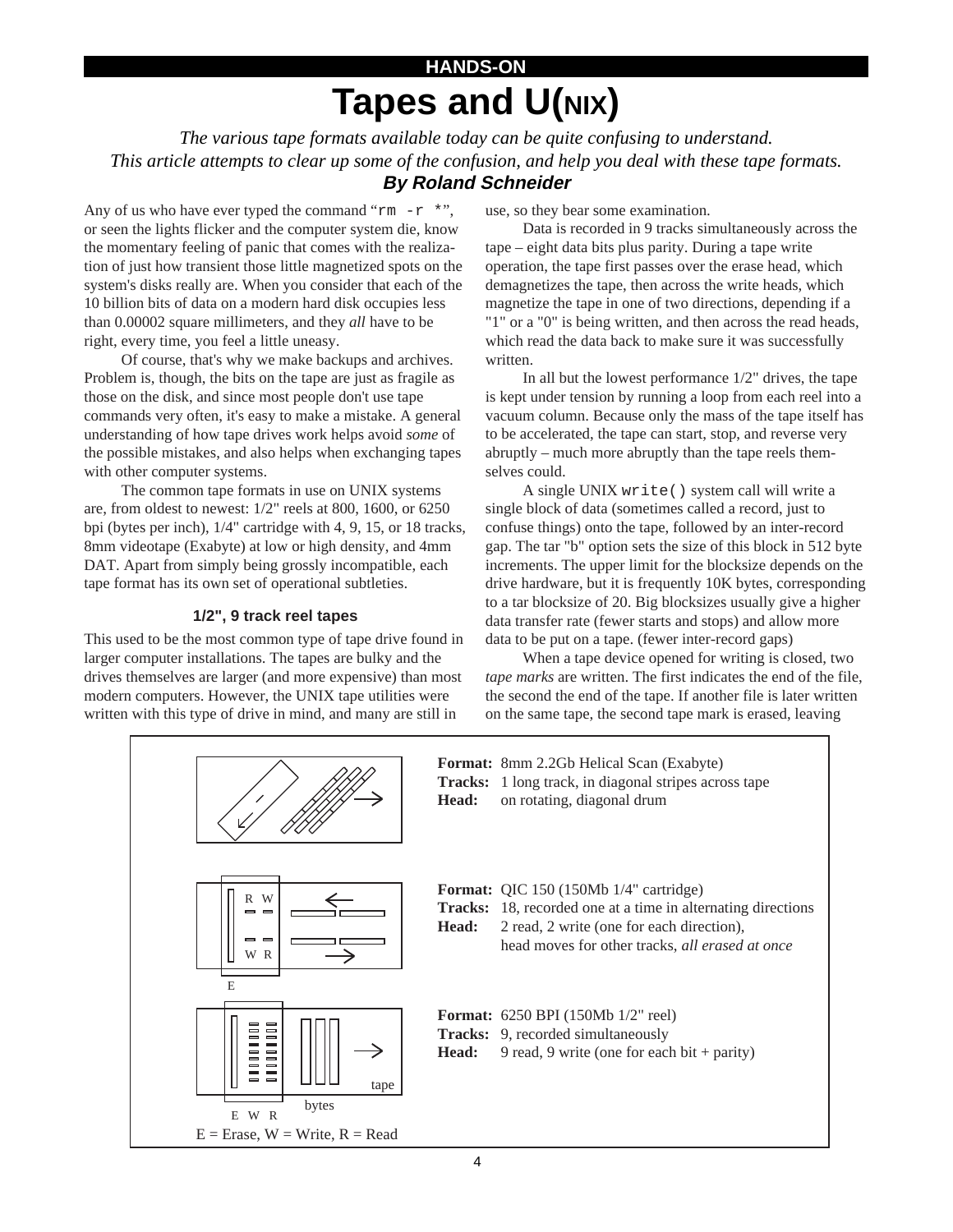only the end-of-file indication, and two marks will be written at the end of the new file.

A single read() system call will read one tape block. If the size of the read exceeds the size of the block,  $\text{read}( )$ returns a byte count indicating how many bytes were actually read. Many implementations of tar use this technique to automatically figure out the correct block size when reading a tape.

Because the erase head is just ahead of the write head, it is possible for a 1/2" tape drive to *append* to the last file on a tape by erasing both the tape marks at the end of a file and writing more blocks of data. The tar "u" and "r" options use this feature. It is actually possible to start writing *anywhere* on a tape, although this effectively destroys all existing data following the current tape position.

#### **1/4" cartridge (QIC) tape**

With advances in recording technology, particularly the quality of the tape coatings, it became possible to store more bits on less tape. The 1/4" cartridge is now one of the most popular tape formats. The storage capacity of cartridges and 1/2" reel tapes is about the same, but the cartridges are smaller and more convenient to handle, and the drives are much simpler and cheaper.

A cartridge tape drive writes data onto tape serially, one bit at a time, instead of 9 bits at a time like a 1/2" drive. As a result, the bytes are recorded lengthwise on the tape instead of across it. Why do it this way? Well, for one, it makes the tape head much simpler. Instead of having 9 read and 9 write heads crammed beside one another, 1/4" drives have only one read and one write head for each direction. This makes the drive cheaper, and allows greater information density on the tape. Incidentally, both floppy and hard disks also write data serially.

Depending on the vintage of the drive, there can be 4, 9, 15, or 18 tracks of data on the tape. (Newer drives can usually read but not write older formats) When one track has been written, the tape reverses and the tape heads are repositioned so that the next track can be written, in the opposite direction. The read and write heads are arranged so that the read head always follows the write head, allowing the data to be verified as it is written. There is only *one* erase head, and it covers the entire width of the tape, so *all* the tape tracks are erased simultaneously when track 0 is being written. Because it is impossible to selectively erase one track, it's also impossible to erase the end-of-file mark and extend a tape file. That's why the tar "u" and "r" options don't work for cartridge tapes. It also means that if you accidentally write something at the beginning of a 1/4" tape when you meant to add a new tape file at the end, you effectively destroy the whole tape, not just the data you wrote over. The *only* places you are allowed to write are at the beginning of tape or after the last file on the tape.

Quarter inch tape drives deal with tape blocks quite differently than 1/2" drives. Each tape block is 512 bytes long, and has extra error-checking and synchronization information attached to it. (That's what the QIC-?? standards specify) As a result, all write() system calls *must* be in multiples of 512 bytes.

There is no equivalent to the inter-record gap found on 1/2" tapes. When a 1/4" drives wants to read or write a block, it first backs up a bit so that it can get the tape up to speed before it has to start reading or writing. This is in contrast to the extremely sudden starts and stops a 1/2" tape with a vacuum column is capable of. All this starting, stopping, and backing up does two things: it wastes a *lot* of time, and it messes up the tension with which the tape is wound on the reels. The "mt retention" command can fix the latter.

The best solution to the start/stop problem is to feed the drive data quickly enough so that it can write continuously, without ever stopping. This is called *streaming,* and drives that work best this way are frequently called *streaming tape drives,* or simply *streamers.* If it isn't possible to stream the tape, large write()'s should be performed so that as much data as possible is written at once. The same applies in reverse when reading. Recommended tar block sizes are 126 or 200, although larger sizes are allowed.

#### **8mm Helical Scan (Exabyte)**

Eight millimeter tape drives have only been available for a few years, but their incredibly high information density has made them very popular with system administrators with large disks to back up. Not only is the media cheap, (\$15 for 4.5 Gb) but being able to dump several entire file systems onto a single tape, unattended, is an attractive alternative to swapping tapes every twenty-five minutes for twelve hours. Even for a medium-sized system, the cost of an 8mm drive can be justified in terms of media savings alone.

An 8mm tape drive is basically an 8mm VCR where the video electronics have been replaced with a digital computer interface. As with all VCRs, the head is mounted on a rotating drum and moves diagonally across the tape. Data is recorded serially, as with a 1/4" tape, but there is only one very long track split into short diagonal bands across the tape. Sophisticated error correction coding is used to ensure reliability.

Like 1/4" drives, 8mm drives waste a lot of time if they have to start and stop, so large block sizes are usually preferable. Note, though, that the UNIX "dump" utility uses multiple processes to overlap disk reads and tape writes to keep the tape busy, so the default block size should be used for dumps onto 8mm.

In most other respects, 8mm tapes are more like 1/2" tapes than 1/4" cartridges. They can write variable-sized blocks, up to 65535 bytes, and can start writing at the beginning of the tape or after the end of any file.

#### **Tape Head Alignment**

The different tape standards specify exactly where on the tape each track is supposed to be. A track on an 18 track 1/4" cartridge tape is less than 0.35 mm wide. It is therefore essential that the tape heads are positioned in exactly the right spot for each track. Tape drives have an internal adjustment to set the alignment.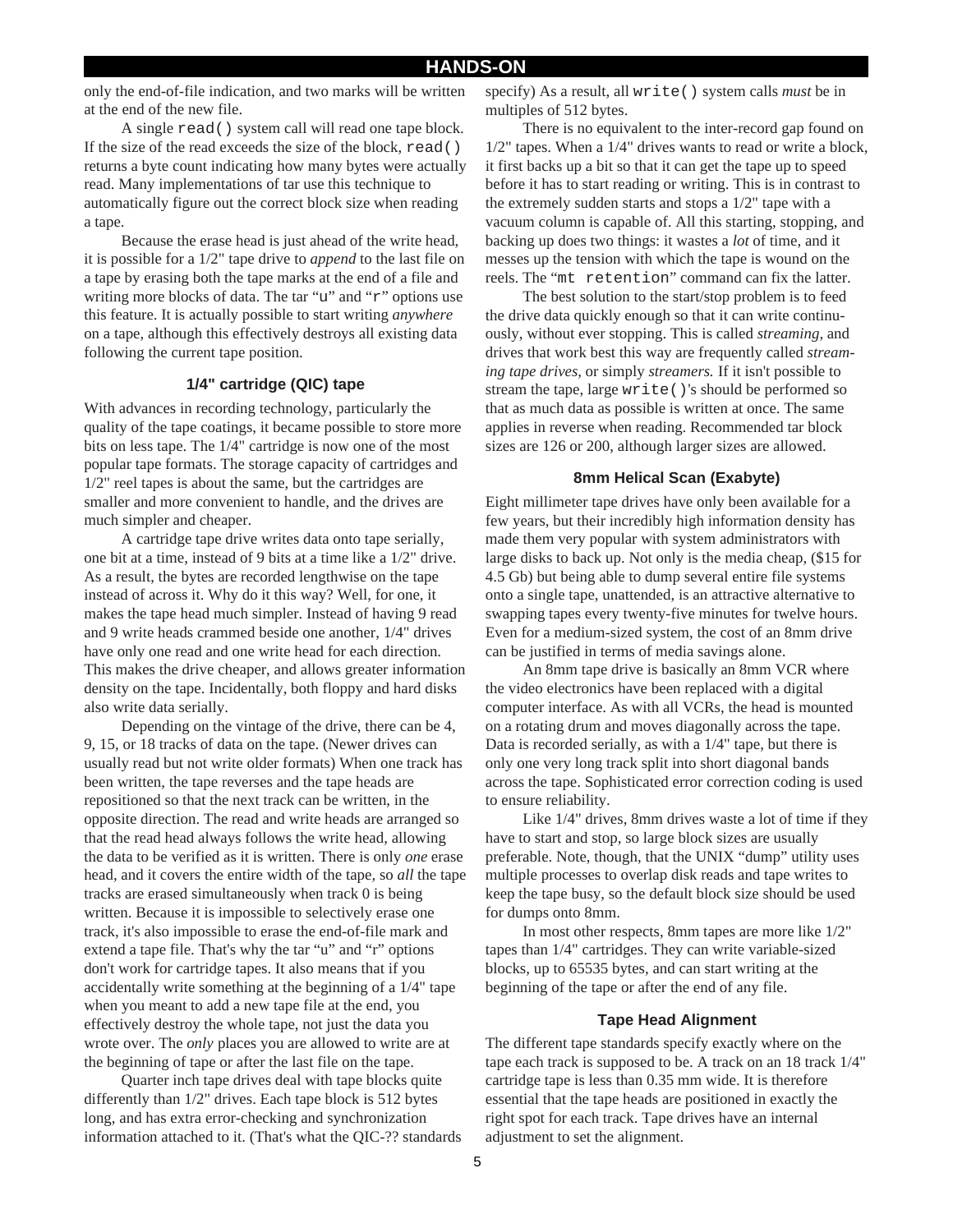## **HANDS-ON**

Misaligned heads usually show up as read errors when trying to load someone else's tape. However, the problem can be much more insidious than that: you will be able to read your own tapes, because the alignment was the same for both reading and writing. But what happens when your drive breaks down and is replaced or realigned? Suddenly, all the tapes written by the misaligned drive are unreadable, and valuable archived data is lost. Of course, with a lot of effort and a competent serviceman, the new drive can be misaligned like the old one and the tapes read, but this is, at best, a tricky procedure. The moral: get your tape head alignment

checked if you are even a little suspicious.

#### **Conclusions**

Of course, all this only deals with the process of getting the data on and off the tape. It says nothing about attaching any meaning to that data. For transfers between UNIX systems, that isn't usually a problem, since it is just a matter of using the same utility for reading and writing. Exchanging data with other systems is more interesting, but that's a topic for a future article.

# **Meet This Year's Executive GROUP INFORMATION**

#### **Susan Zuk, President**

Susan Zuk is a Senior Support Representative for UNISYS Canada, Inc. Her main areas of work include customer technical support and marketing support primarily in the UNIX environment. She started her computing career while obtaining her Commerce degree at the University of Manitoba. Ms. Zuk then went to work for IBM in Palo Alto, California where she was involved with a software development group working on a port of UNIX BSD4.2. She returned to Winnipeg to join UNISYS where she has been for the past 5 years. She is co-founder of TUUG and is currently on the executive of CIPS.

#### **Richard Kwiatkowski, Vice-President**

Richard Kwiatkowski has been the owner of his own company, R.K. Computer Services, since 1984. His major client is Trainor Laboratory, which is running a NCR Tower 650, with NCR's UNIX 3.00. Richard is a new member of the group and is new to UNIX.

#### **Eric Carsted, Past President, Meeting Coordinator**

Eric Carsted is currently the Systems Administrator at XCAN Grain Ltd. He was previously a contract consultant with Air Canada, working as the Systems Administrator for the enRoute Data Communications Project, and prior to that, a Communications Controller on the Gemini Airline Reservation Network. Mr. Carsted is also owner of Custom Micro Consulting.

#### **Roland Schneider, Secretary**

Roland Schneider is a PhD student in Electrical Engineering at the University of Manitoba. His research work has included CAD, simulation, and computer graphics. He is currently researching artificial intelligence with neural networks. Roland has been programming in C and working with UNIX since 1983. Until

recently he was also the system administrator of the Department of Electrical and Computer Engineering's network of Sun workstations. His goal in life is to eradicate FORTRAN from engineering software.

#### **Rick Horocholyn, Treasurer**

Rick Horocholyn is a Senior Financial Consultant for Manitoba Hydro. He has been a TUUG member for several years, and has joined the executive this year, as treasurer. He secretly hopes to see the return of Milli Vanilli. (Sorry Rick, but I warned you I'd make something up if I didn't get your write-up by the deadline. — GED)

#### **Gilbert Detillieux, Newsletter Editor**

Gilbert Detillieux has been working with UNIX as a programmer, system administrator and trainer since 1980. He co-founded Info West Inc. in 1985, where he worked on analysis software for neuro-science labs, training sessions for novice UNIX users and programmers, and system administration functions on many flavours of UNIX. He is currently a Software Technician and network administrator for the University of Manitoba's Computer Science Department. He is also co-founder and a past president of TUUG.

#### **Allan Moulding, Membership Secretary**

Allan Moulding attended the University of Manitoba, graduating with a B.Sc. in Statistics in 1985. For the past 5 years, he's run his own consulting firm, A.B.M. Services, specialising in the CAD area. His areas of interest are graphics and programming languages.

The executive would also like to acknowledge the following people for their valuable help: **Gilles Detillieux, Mailing List Kathy Norman, Assistant to Meeting Coordinator**